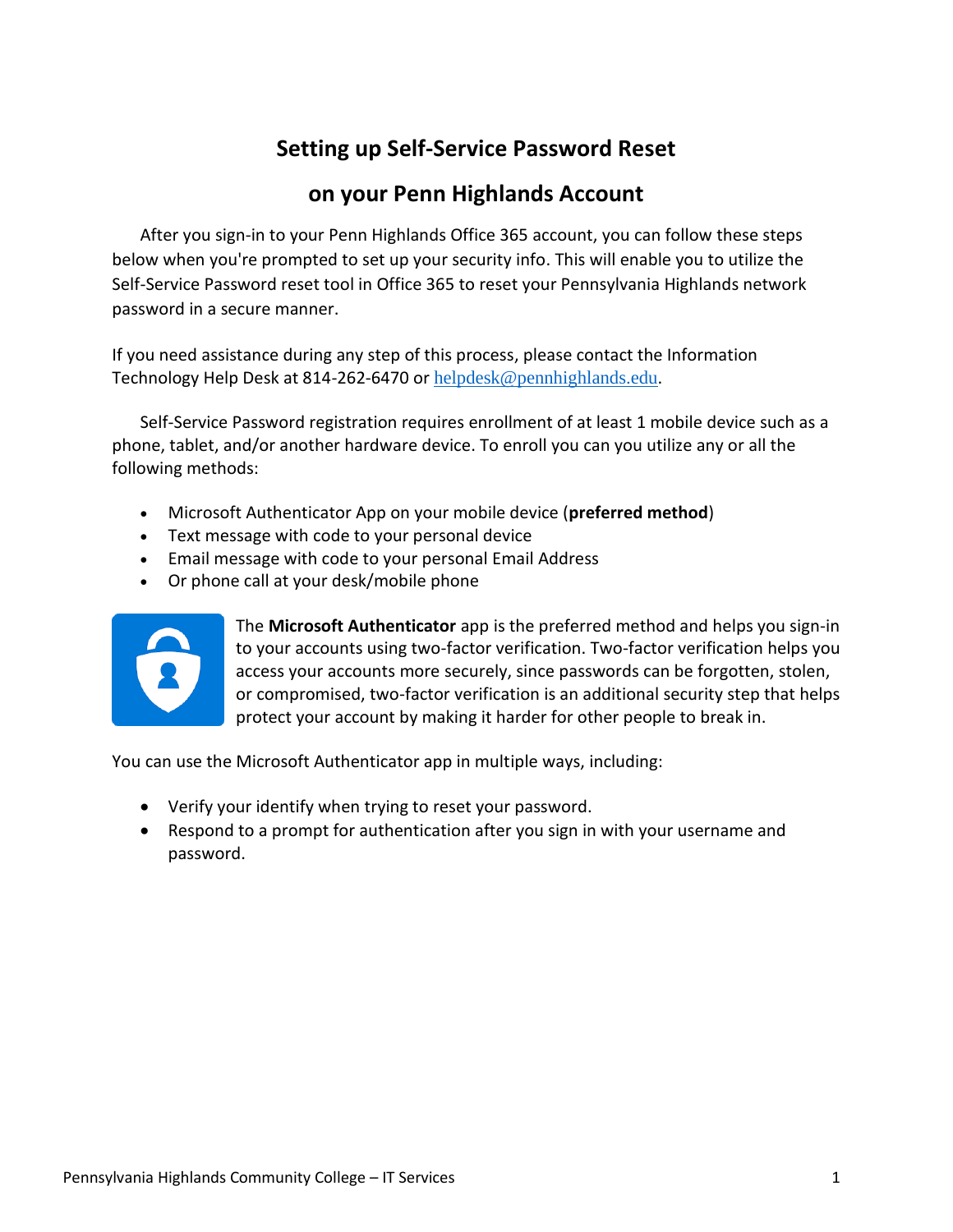To download the Microsoft Authenticator App, visit the app store on your device:



[https://play.google.com/store/apps/details?id=com.azure.authenticator&hl=en\\_US](https://play.google.com/store/apps/details?id=com.azure.authenticator&hl=en_US)



<https://apps.apple.com/us/app/microsoft-authenticator/id983156458>

**Note:** You'll only see this prompt if you haven't set up the security info required by your organization. If you've previously set up your security info, but if you want to make changes, you can follow the steps in this how-to articl[e Add or update your security info overview](https://docs.microsoft.com/en-us/azure/active-directory/user-help/security-info-add-update-methods-overview) or visit [https://aka.ms/mysecurityinfo.](https://aka.ms/mysecurityinfo)

If what you're seeing on your screen doesn't match the steps in this document, it means that your account is not set up for Self-Service Password Reset.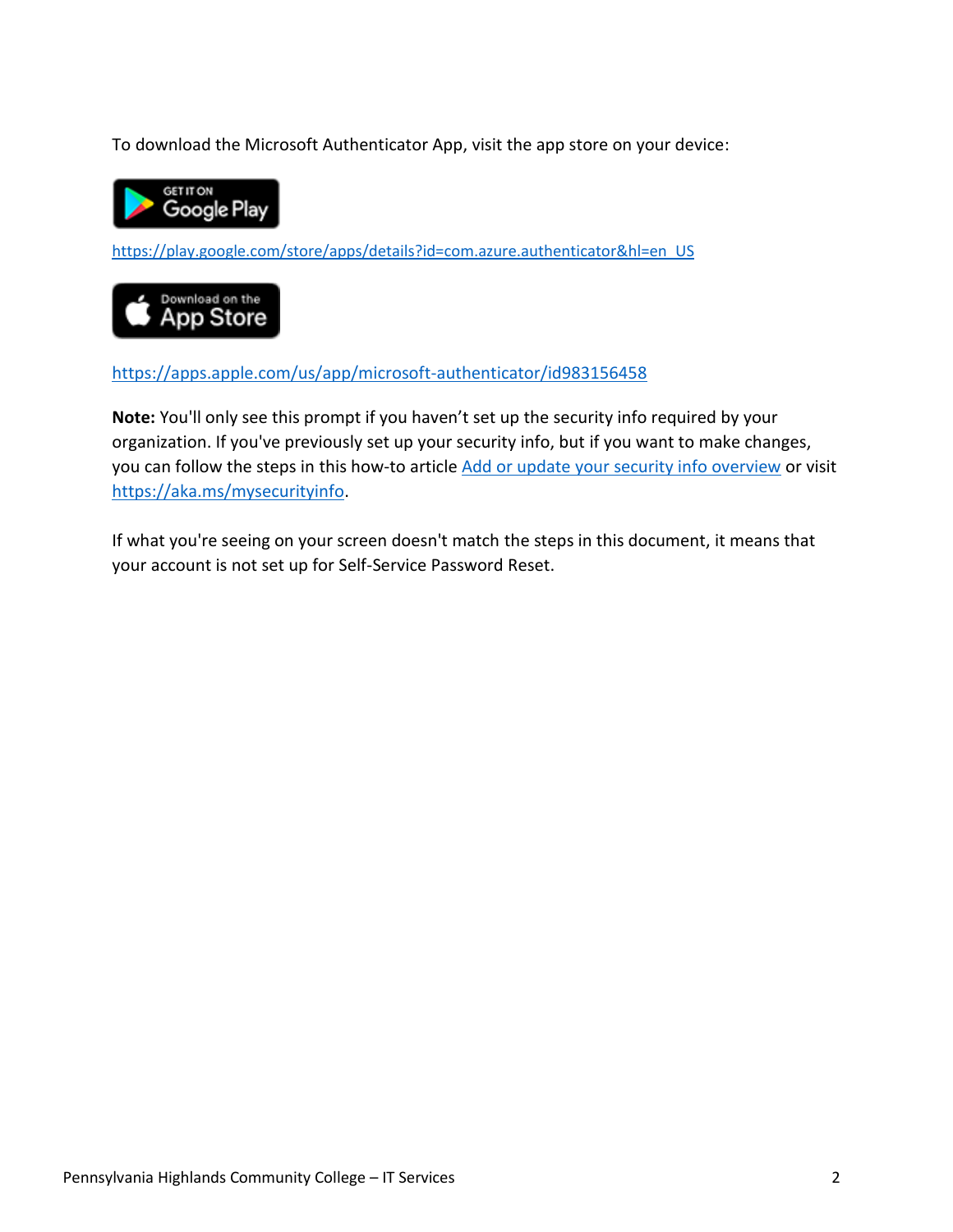## Sign-in to your Penn Highlands account

After you sign-in to your Penn Highlands account, you'll see a prompt that asks you to provide more information before it lets you access your account.

| Microsoft                         |      |             |
|-----------------------------------|------|-------------|
| Sign in                           |      |             |
| a111a1@pennhighlands.edu          |      |             |
| Can't access your account?        |      |             |
| Sign in with a security key $(2)$ |      |             |
|                                   | Back | <b>Next</b> |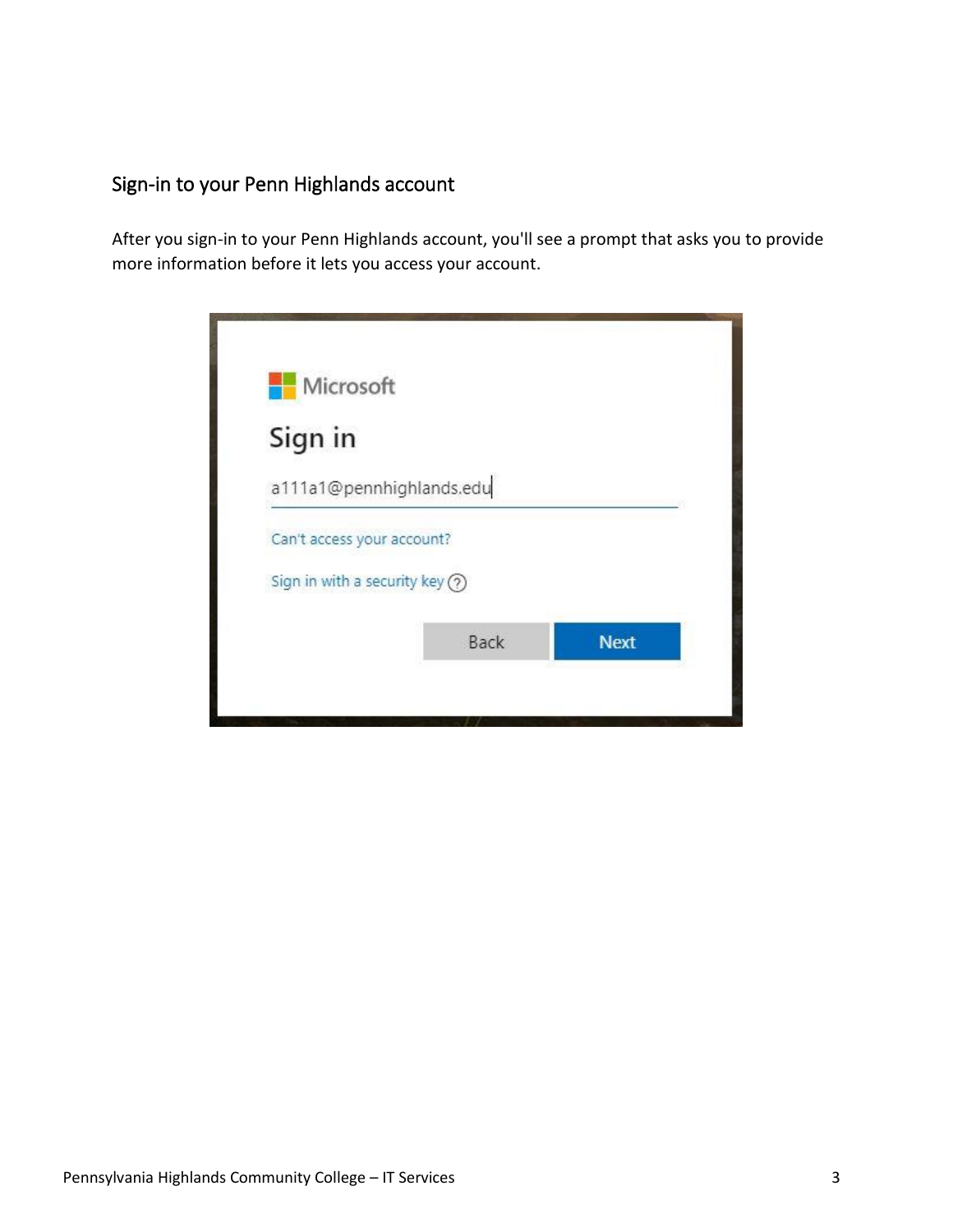| Sign in |
|---------|
|         |

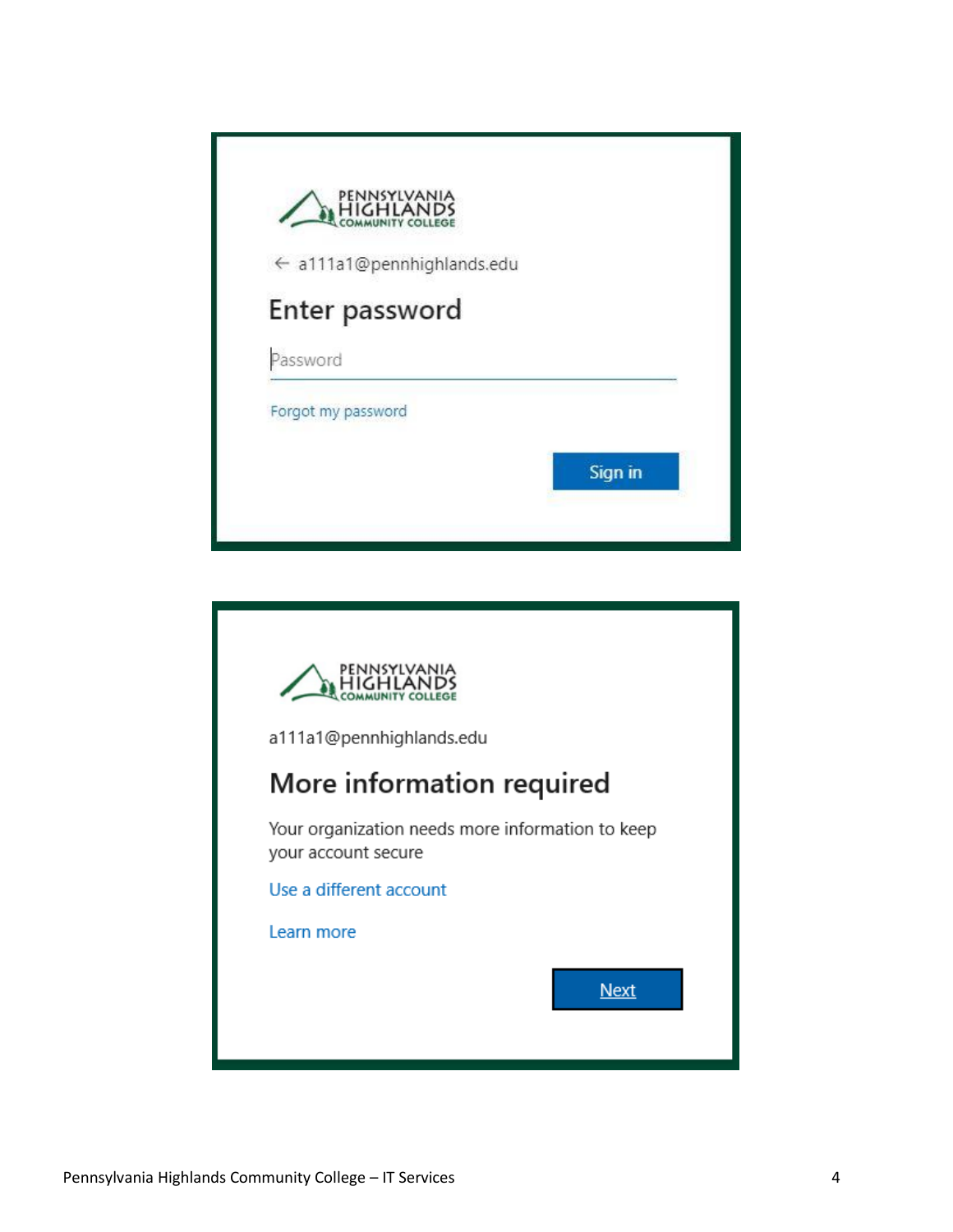## Set up your security info using the wizard

Follow these steps to set up your security info for your Penn Highlands account from the "**More Information Required**" prompt.

To setup self-service password reset you need to supply at least one method, but we recommend setting up as many as methods that are available to you. This way if one of the methods is not available to you, you can refer to one of the other methods to confirm your identity. Additionally, you will already be set up for advanced security features like Multi-Factor Authentication (MFA), when that feature is made available.

1. After you select **Next** from the prompt, a **Keep your account secure wizard** appears, showing the preferred method for you to set up, which is the Microsoft Authenticator app.

**Note:** If you want to use an authenticator app other than the Microsoft Authenticator app, select the **I want to use a different authenticator app** such as DUO or Google Authenticator. When using these alternative authenticator apps, you will only be able to generate a code that you must enter. You will not receive notification messages on your device like you do with the Microsoft Authenticator App.

If you want to choose a different method besides the authenticator app, you can select the **I want to set up a different method link**.

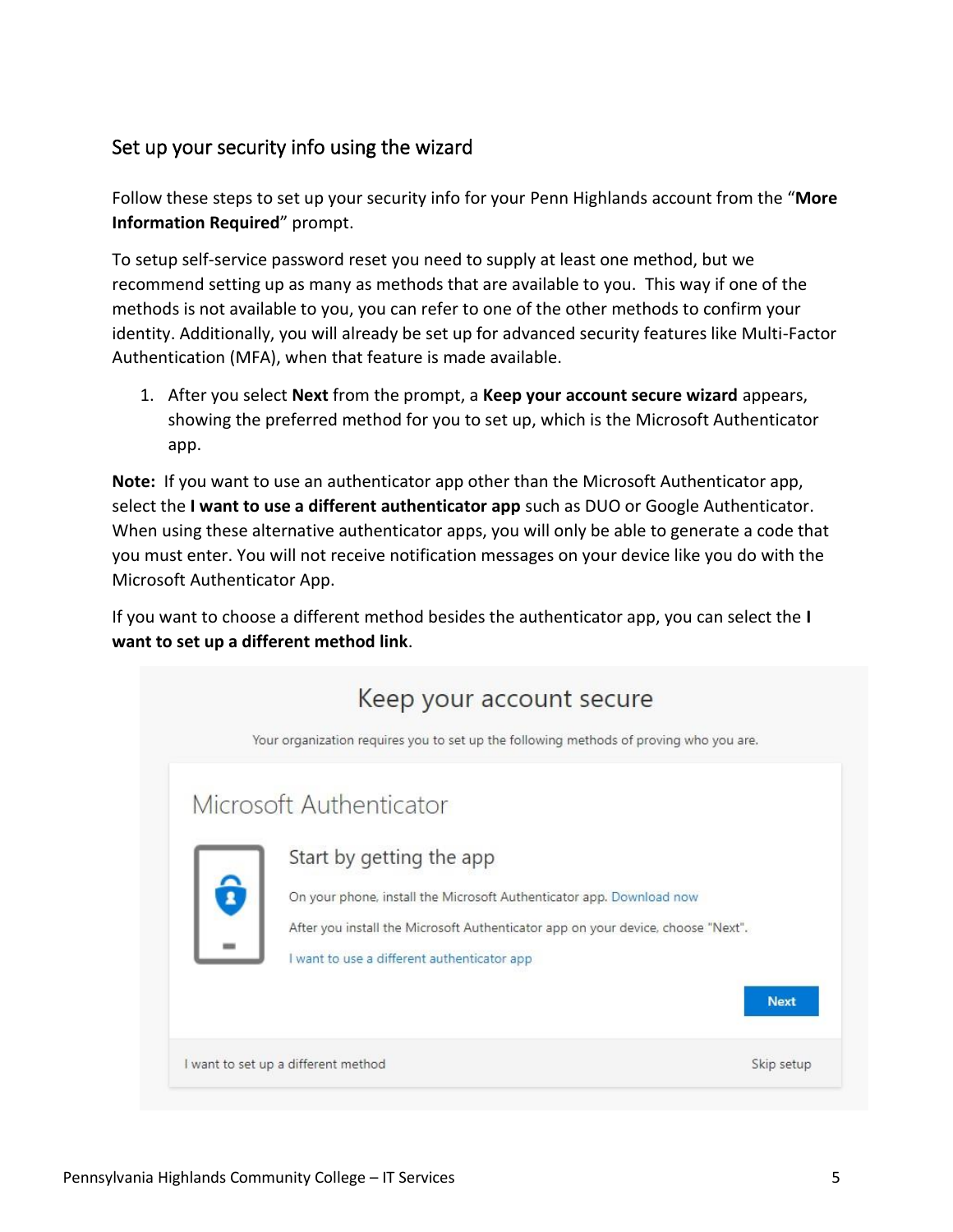2. If you have not already downloaded the Microsoft Authenticator app on your mobile device, please do so now and then select **Next**.

| Keep your account secure<br>Your organization requires you to set up the following methods of proving who you are.                    |      |             |
|---------------------------------------------------------------------------------------------------------------------------------------|------|-------------|
| Microsoft Authenticator<br>Set up your account<br>If prompted, allow notifications. Then add an account, and select "Work or school". |      |             |
|                                                                                                                                       | Back | <b>Next</b> |
| I want to set up a different method                                                                                                   |      | Skip setup  |

- 3. Remain on the **Set up your account** page while you set up the Microsoft Authenticator app on your mobile device.
- 4. Open the Microsoft Authenticator app, select to **allow notifications** (if prompted), select **Add account** from the **Customize and control** icon on the upper-right, and then select **Work or school account**.

**Note:** If this is the first time, you're setting up the Microsoft Authenticator app, you might receive a prompt asking whether to allow the app to access your camera (iOS) or to allow the app to take pictures and record video (Android). You must select **Allow** so the authenticator app can access your camera to take a picture of the QR code in the next step. If you don't allow the camera, you can still set up the authenticator app, but you'll need to add the code information manually.

5. Return to the **Set up your account** page on your computer, and then select **Next**.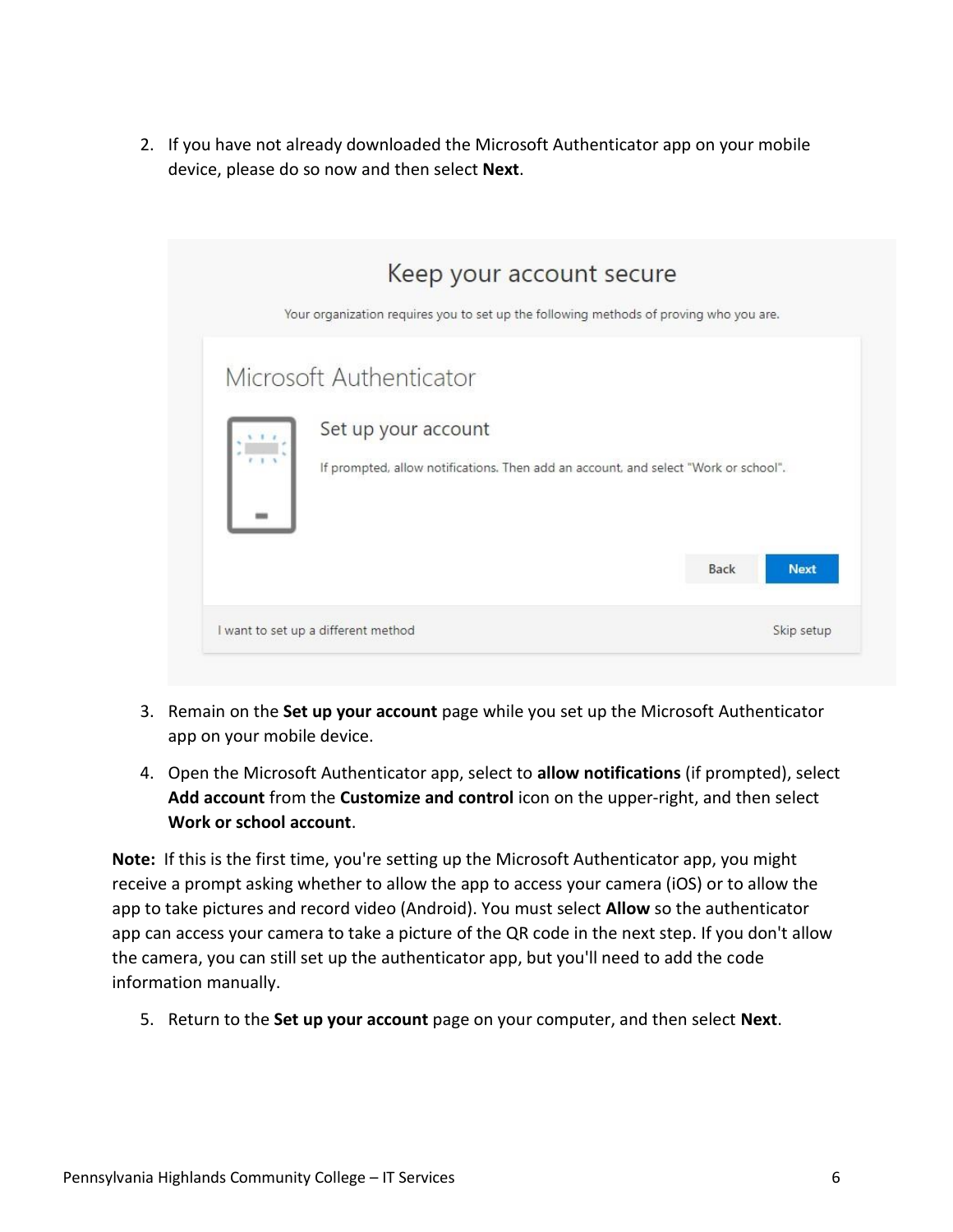The **Scan the QR code** page appears.

| Keep your account secure                                                                                                         |      |             |
|----------------------------------------------------------------------------------------------------------------------------------|------|-------------|
| Your organization requires you to set up the following methods of proving who you are.                                           |      |             |
| Microsoft Authenticator                                                                                                          |      |             |
| Scan the QR code                                                                                                                 |      |             |
| Use the Microsoft Authenticator app to scan the QR code. This will connect the Microsoft Authenticator<br>app with your account. |      |             |
| After you scan the QR code, choose "Next".                                                                                       |      |             |
|                                                                                                                                  |      |             |
| Can't scan image?                                                                                                                |      |             |
|                                                                                                                                  | Back | <b>Next</b> |
| I want to set up a different method                                                                                              |      | Skip setup  |

- 6. Scan the provided QR code with the Microsoft Authenticator app. The authenticator app should successfully add your work or school account without requiring any additional information from you. However, if the QR code reader can't read the code, you can select the **Can't scan the QR image** and manually enter the code and URL into the Microsoft Authenticator app.
- 7. Select **Next** on the **Scan the QR code** page on your computer.

A notification is sent to the Microsoft Authenticator app on your mobile device, to test your account.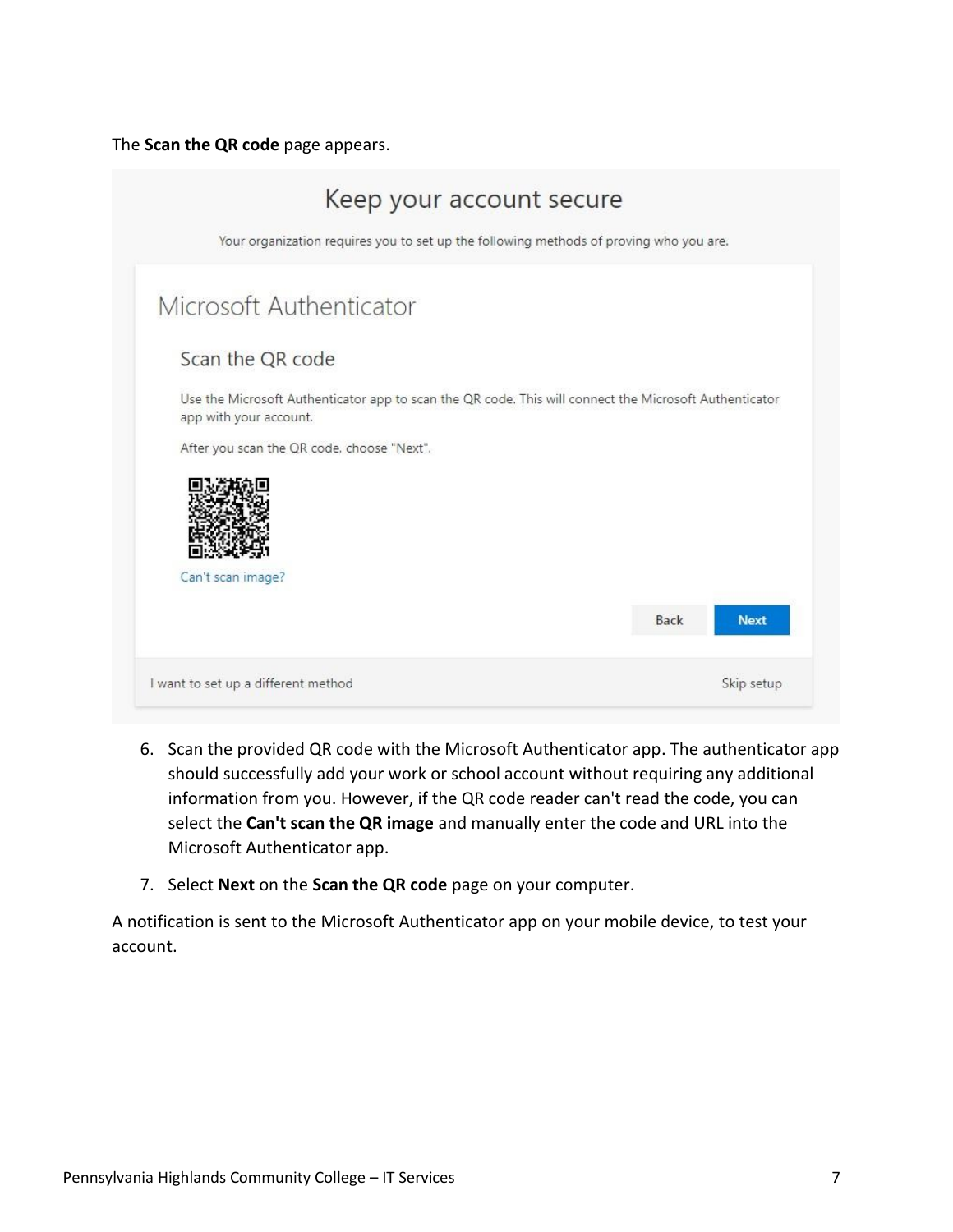| Keep your account secure<br>Your organization requires you to set up the following methods of proving who you are. |      |            |
|--------------------------------------------------------------------------------------------------------------------|------|------------|
| Microsoft Authenticator<br>Let's try it out                                                                        |      |            |
| Approve the notification we're sending to your app.                                                                |      |            |
|                                                                                                                    | Back | Next       |
| I want to set up a different method                                                                                |      | Skip setup |

8. Approve the notification in the Microsoft Authenticator app, and then select **Next**.

| Keep your account secure<br>Your organization requires you to set up the following methods of proving who you are. |                     |
|--------------------------------------------------------------------------------------------------------------------|---------------------|
| Microsoft Authenticator<br>Notification approved                                                                   |                     |
|                                                                                                                    | Back<br><b>Next</b> |
| I want to set up a different method                                                                                | Skip setup          |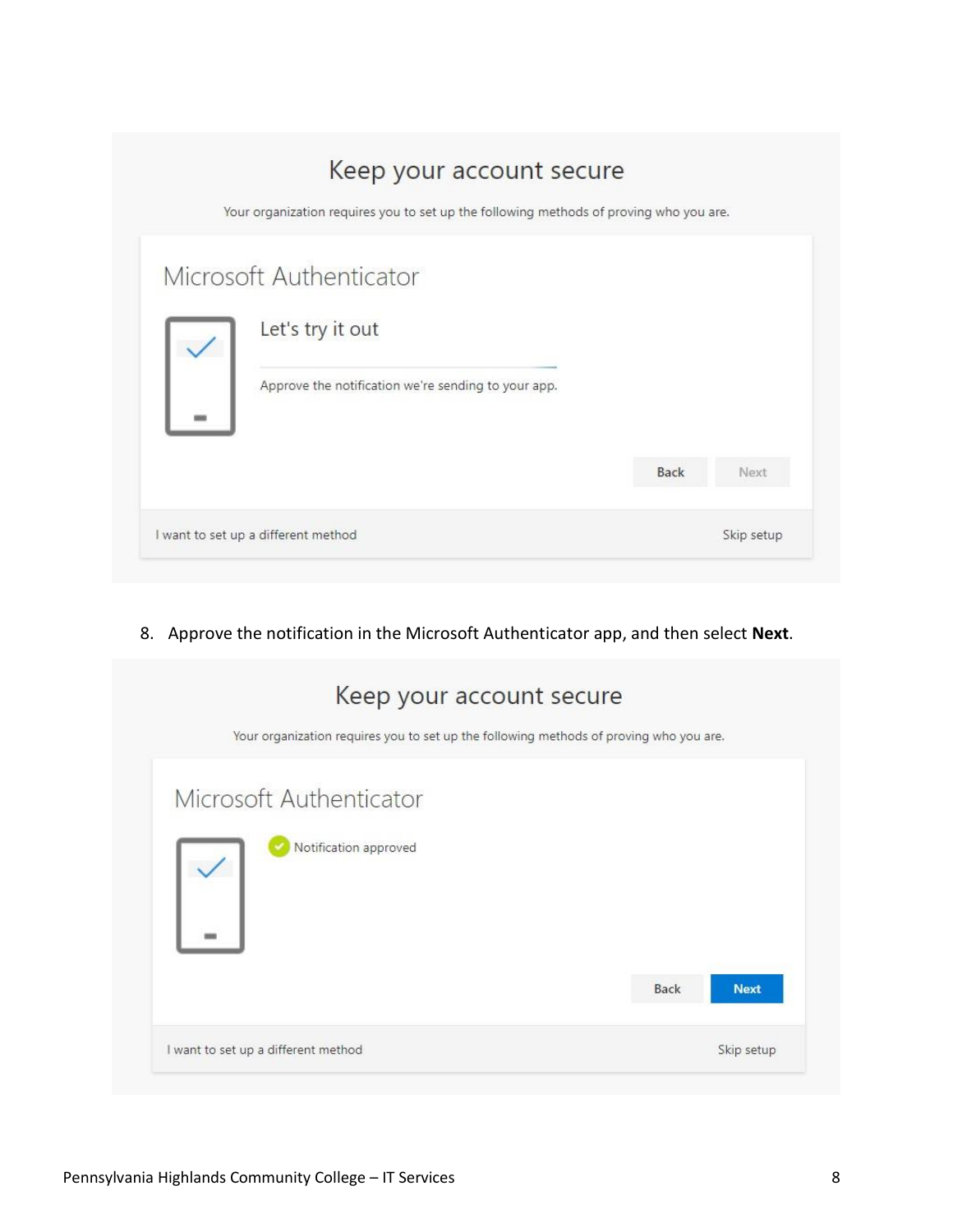

Your security info is updated to use the Microsoft Authenticator app by default to verify your identity when using two-step verification or password reset.

You should be returned to your **Security Info** Page, if not browse to [https://aka.ms/mysecurityinfo.](https://aka.ms/mysecurityinfo)

9. To add additional verification methods, click on **Add method**. Select **Phone** from the drop-down list. This will take you to the **Phone** set up page, you must choose whether you want to receive a text message or a phone call, and then select **Next**. We suggest using text messages, so you must use a phone number for a device that can accept text messages.

**Note:** You will get the chance to set up another phone number to receive a call on in the latter steps of this process.

| <b>My Sign-Ins</b>          |                                                                                 |        |
|-----------------------------|---------------------------------------------------------------------------------|--------|
| Q Overview                  | Security info                                                                   |        |
| $\frac{1}{2}$ Security info | These are the methods you use to sign into your account or reset your password. |        |
| <b>B</b> Organizations      | Default sign-in method: Microsoft Authenticator - notification Change           |        |
| <b>口</b> Devices            | $+$ Add method                                                                  |        |
| A Privacy                   | $\hat{\mathbf{o}}$<br>Microsoft Authenticator<br>Pixel 2                        | Delete |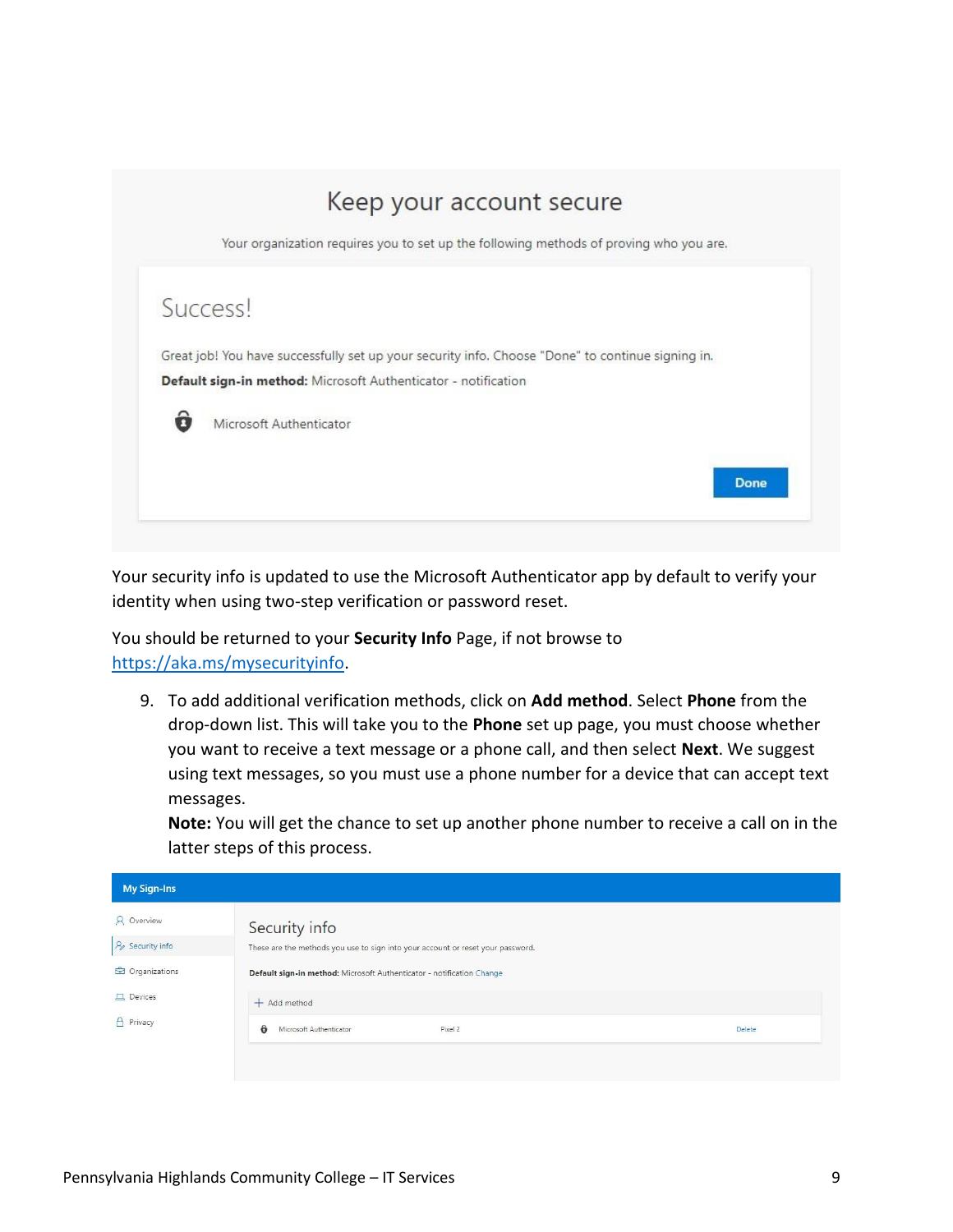| Add a method                        |  |
|-------------------------------------|--|
| Which method would you like to add? |  |
| Phone                               |  |
|                                     |  |

| Phone                                                          |              |  |
|----------------------------------------------------------------|--------------|--|
| You can prove who you are by answering a call on your phone or |              |  |
| texting a code to your phone.                                  |              |  |
| What phone number would you like to use?                       |              |  |
| United States (+1)                                             | 123-456-7890 |  |
| Text me a code                                                 |              |  |
| Call me                                                        |              |  |
| Message and data rates may apply.                              |              |  |
|                                                                |              |  |

A text message is sent to your phone number. If would prefer to get a phone call, the process is the same. However, you'll receive a phone call with instructions, instead of a text message.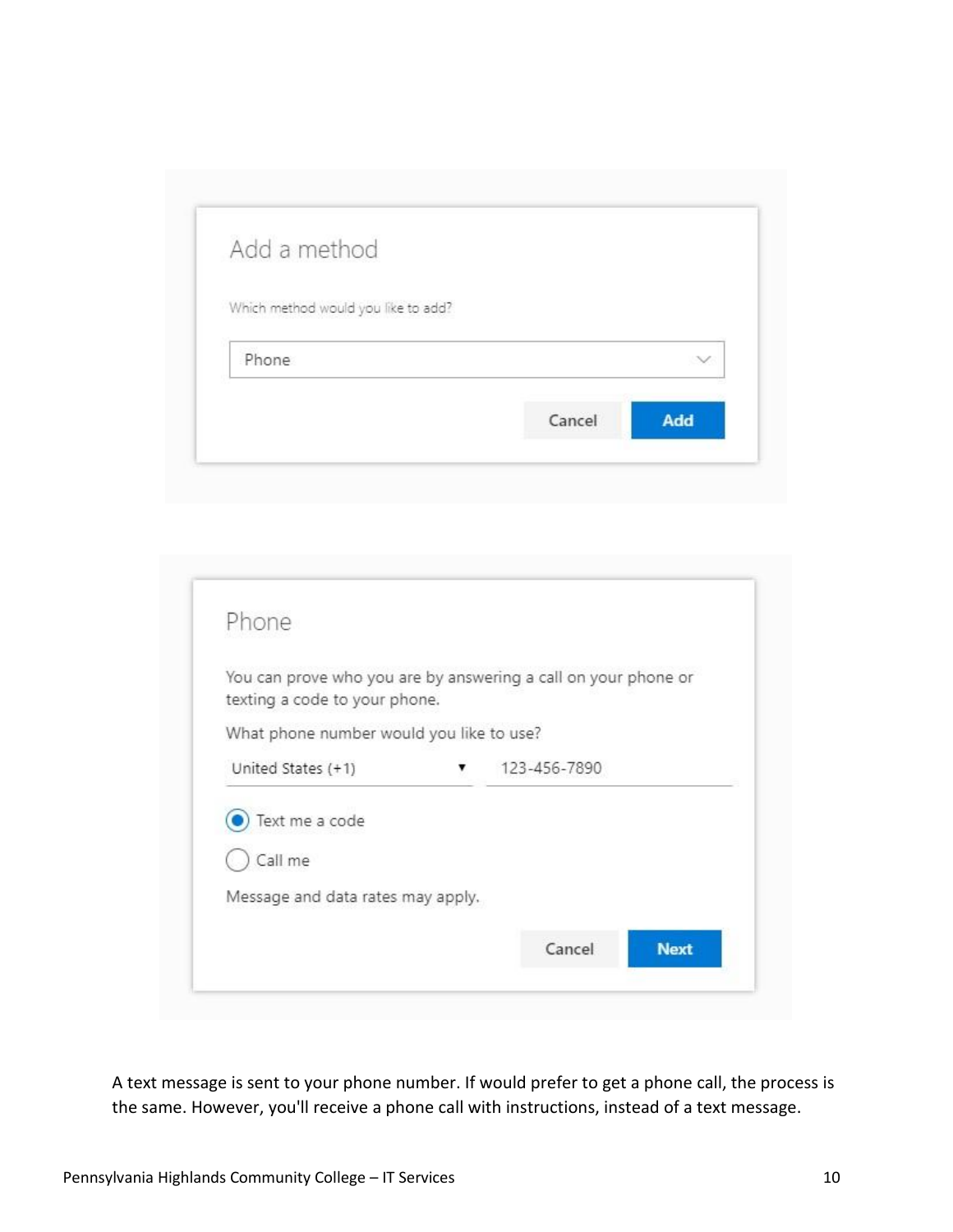10. Enter the code provided by the text message sent to your mobile device, and then select **Next**.

| We just sent a 6 digit code to                       |      | Enter the code below. |
|------------------------------------------------------|------|-----------------------|
| Enter code                                           |      |                       |
| Resend code                                          |      |                       |
|                                                      | Back | Next                  |
|                                                      |      |                       |
| Phone                                                |      |                       |
|                                                      |      |                       |
| SMS verified. Your phone was registered successfully |      |                       |

11. Review the success notification, and then select **Done**.

Your security info is updated to use text messaging as a backup method to verify your identity when using two-step verification or password reset.

12. Review the **Success** page to verify that you've successfully set up both the Microsoft Authenticator app and a phone (text message) method for your security info, and then select **Done**.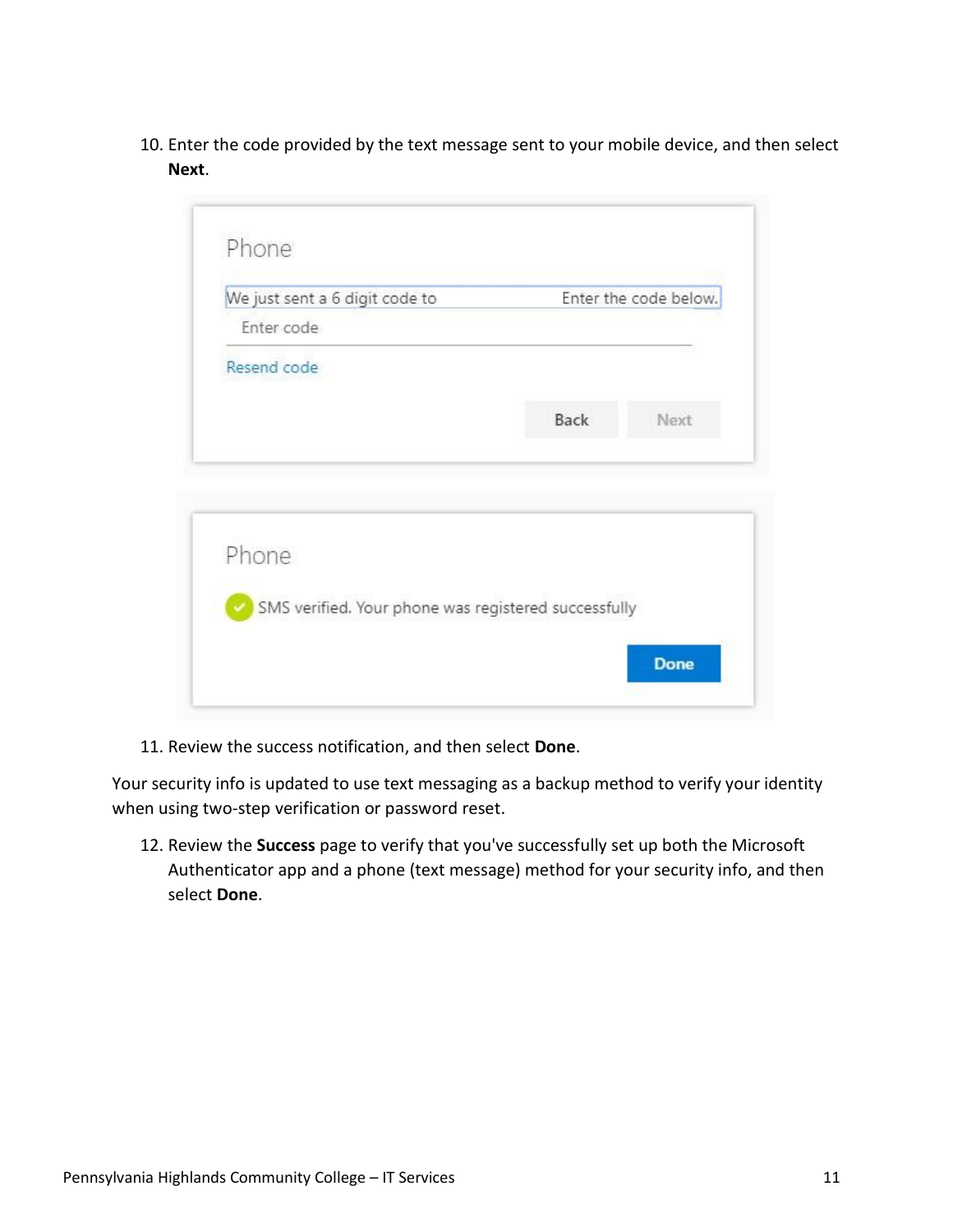

13. To add additional verification methods, click on **Add method**. Select **Email** from the drop-down list. This will take you to the **Email** set up page, where you must enter the email address of where you would like the verification notice sent, and then select **Next**. We suggest using a personal email address that you will have access to for this option.

| Security info<br>These are the methods you use to sign into your account or reset your password. |         |        |               |  |
|--------------------------------------------------------------------------------------------------|---------|--------|---------------|--|
| Default sign-in method: Microsoft Authenticator - notification Change                            |         |        |               |  |
| $+$ Add method                                                                                   |         |        |               |  |
| Phone<br>$\heartsuit$                                                                            |         | Change | <b>Delete</b> |  |
| û<br>Microsoft Authenticator                                                                     | Pixel 2 |        | Delete        |  |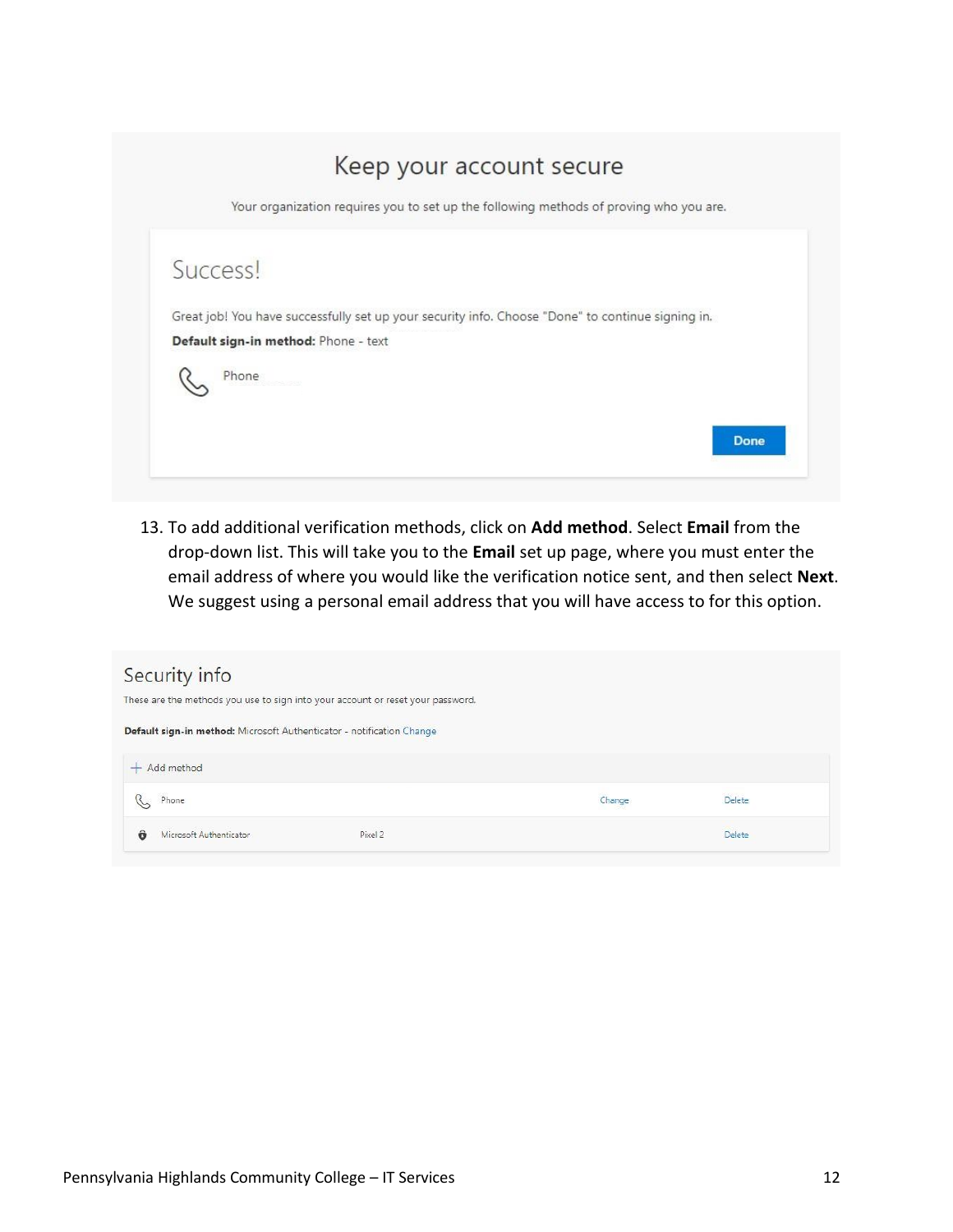| Add a method                        |  |
|-------------------------------------|--|
| Which method would you like to add? |  |
|                                     |  |
| Email                               |  |

| Email                             |        |             |
|-----------------------------------|--------|-------------|
| What email would you like to use? |        |             |
| PHCC@gmail.com                    |        |             |
|                                   | Cancel | <b>Next</b> |

An email message is sent to the email address you specified. Enter the code provided in the email message, and then select **Next**.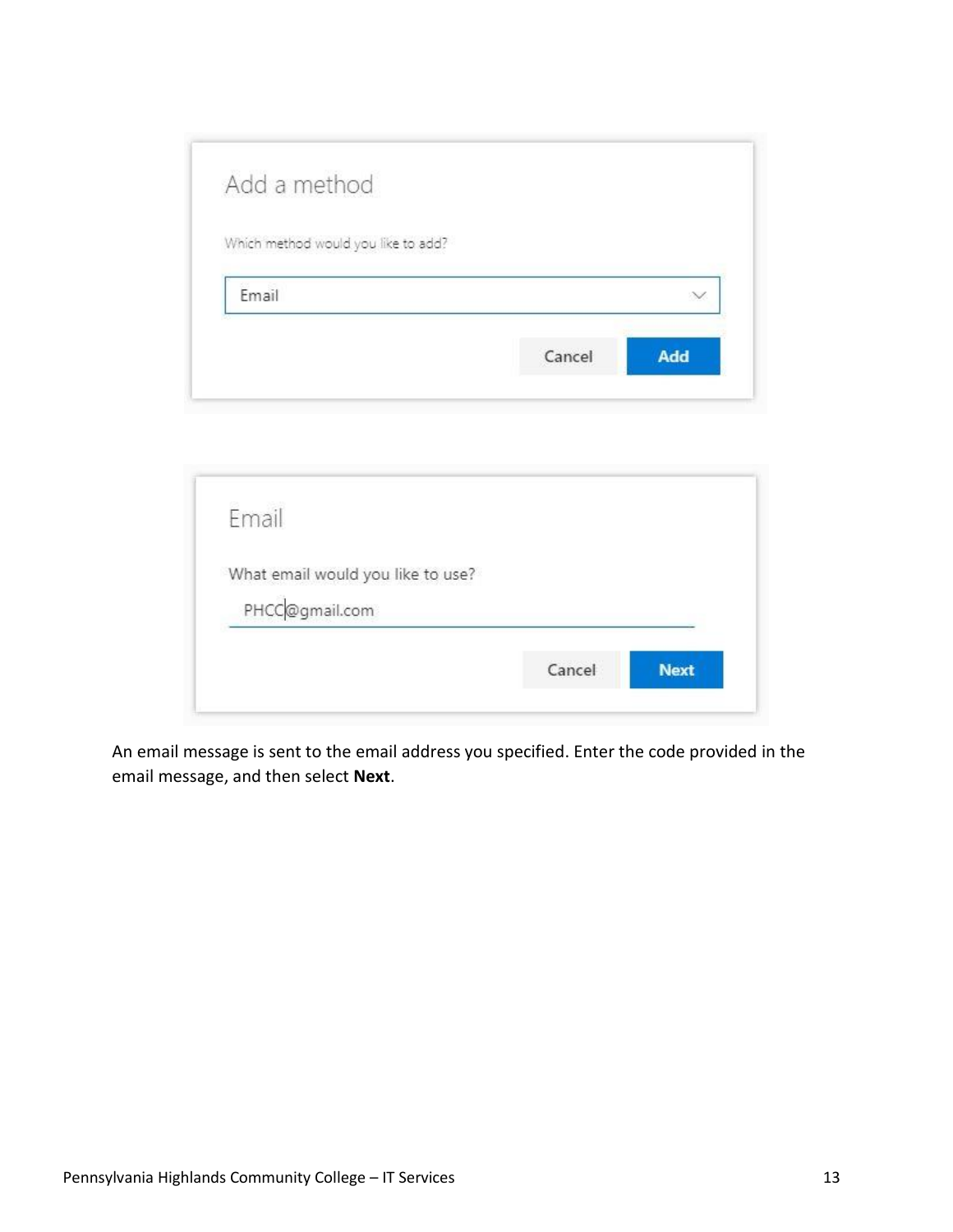| Thanks for verifying your                              | pennhighlands.edu account!                                         |              |
|--------------------------------------------------------|--------------------------------------------------------------------|--------------|
| <b>Your code is: 010967</b>                            |                                                                    |              |
| Sincerely,<br>Pennsylvania Highlands Community College |                                                                    |              |
|                                                        | This message was sent from an unmonitored email address. Please do | PENNSYLVANIA |

| We just sent a code to |  |
|------------------------|--|
|                        |  |
| Enter code             |  |

14. Review the success notification, and then select **Done**.

Your security info is updated to use an email message as a backup method to verify your identity when using two-step verification or password reset.

15. Review the **Success** page to verify that you've successfully set up both the Microsoft Authenticator app, phone (text message), and email as methods for your security info, and then select **Done**.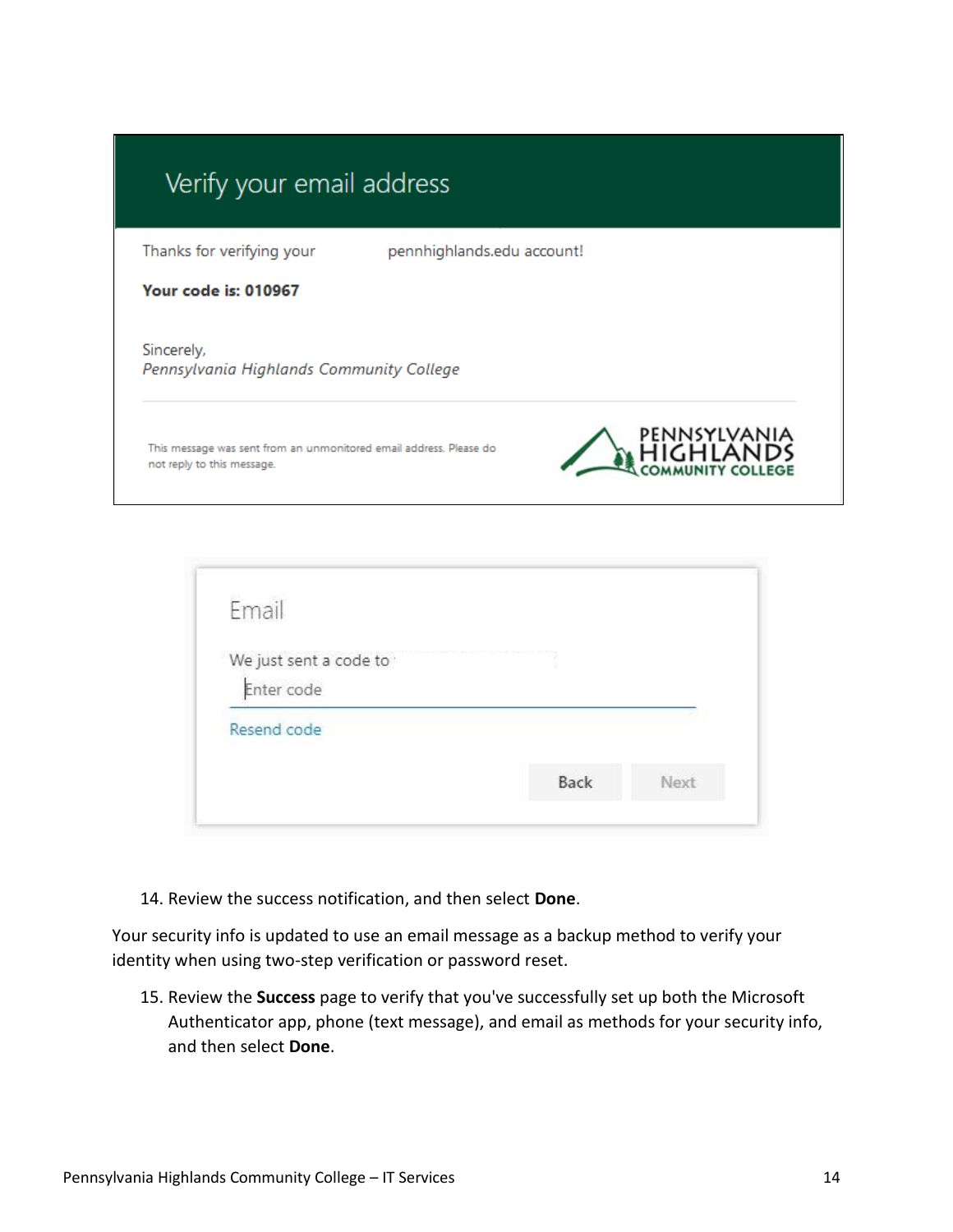|   | Security info                                                         | These are the methods you use to sign into your account or reset your password. |        |        |  |
|---|-----------------------------------------------------------------------|---------------------------------------------------------------------------------|--------|--------|--|
|   | Default sign-in method: Microsoft Authenticator - notification Change |                                                                                 |        |        |  |
|   | $+$ Add method                                                        |                                                                                 |        |        |  |
|   | Phone                                                                 |                                                                                 | Change | Delete |  |
| ô | Microsoft Authenticator                                               | Pixel 2                                                                         |        | Delete |  |
|   | Email                                                                 |                                                                                 | Change | Delete |  |

To add additional verification methods, click on **Add method**. Select **Alternate phone** from the drop-down list. This will take you to the **Phone** set up page, where you must enter a phone number of where you would like to receive the phone call to verify your identification and then select **Next**. We suggest using your home or office phone number for this method. Make sure you can answer the call for this method when setting it up. If you do not have access to this phone, you can always add it anytime by browsing to<https://aka.ms/mysecurityinfo> and run through the add Alternate Phone method.

| Add a method                        |  |
|-------------------------------------|--|
| Which method would you like to add? |  |
| Alternate phone                     |  |
|                                     |  |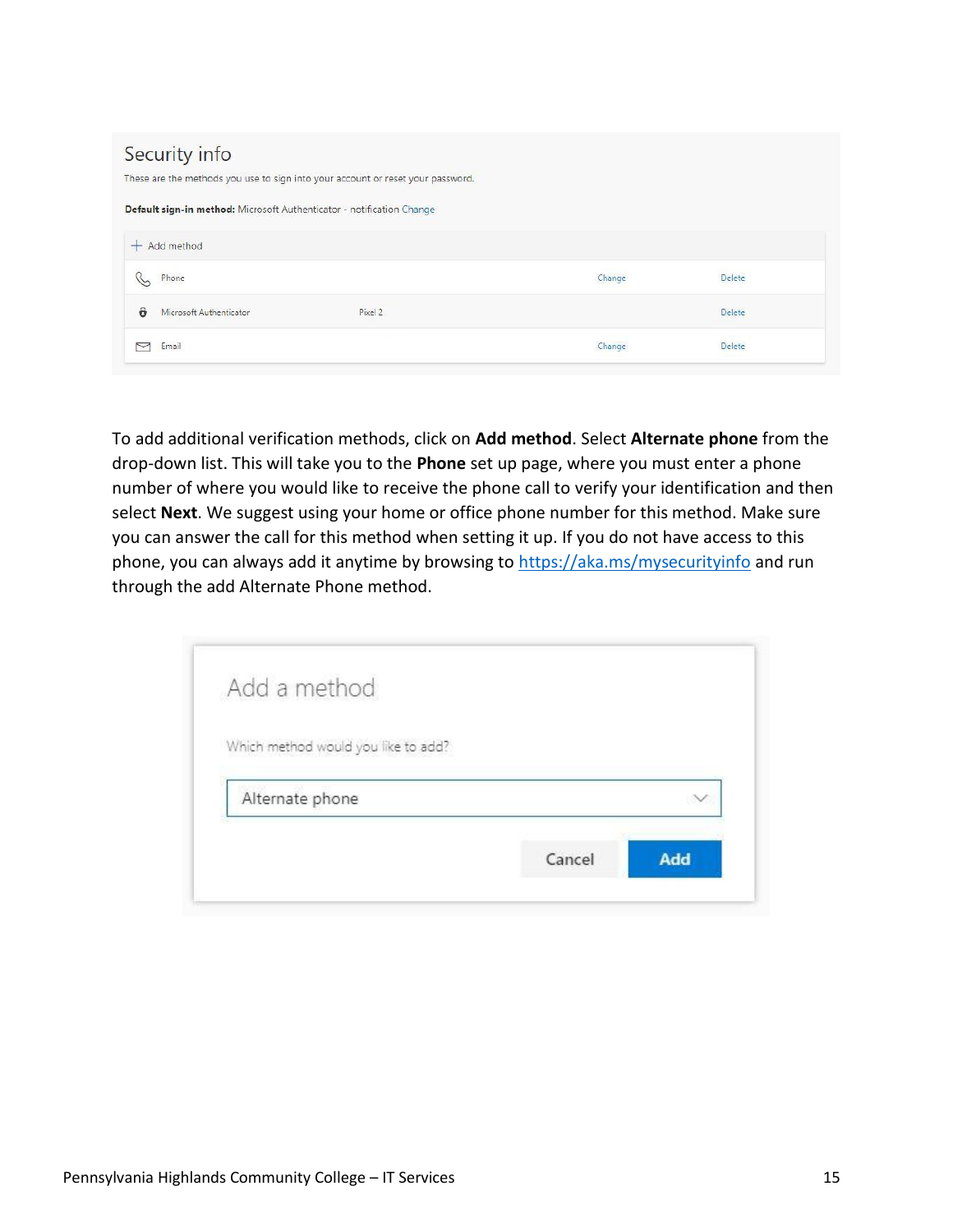

A phone call is made to the specified phone number. Press the # key to verify your identity, and then select **Next**.



16. Review the success notification, and then select **Done**.

Your security info is updated to use an alternate phone number as a backup method to verify your identity when using two-step verification or password reset.